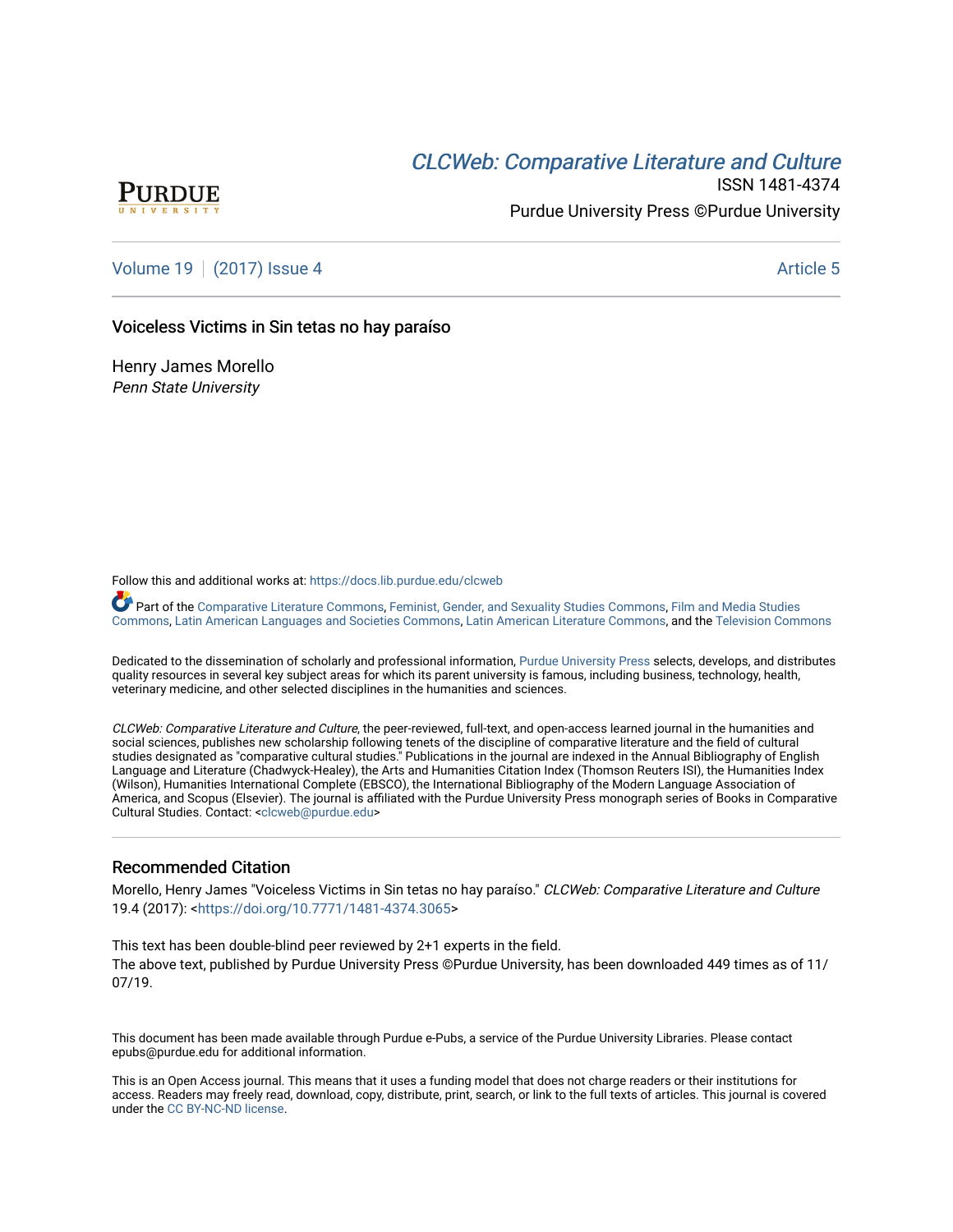**PURDUE** UNIVERSITY PRESS <[http://www.thepress.purdue.edu>](http://www.thepress.purdue.edu/)

## *CLCWeb: Comparative Literature and Culture*

ISSN 1481-4374 [<http://docs.lib.purdue.edu/clcweb>](http://docs.lib.purdue.edu/clcweb) Purdue University Press **©**Purdue University

*CLCWeb: Comparative Literature and Culture*, the peer-reviewed, full-text, and open-access learned journal in the humanities and social sciences, publishes new scholarship following tenets of the discipline of comparative literature and the field of cultural studies designated as "comparative cultural studies." In addition to the publication of articles, the journal publishes review articles of scholarly books and publishes research material in its *Library Series.*  Publications in the journal are indexed in the Annual Bibliography of English Language and Literature (Chadwyck-Healey), the Arts and Humanities Citation Index (Thomson Reuters ISI), the Humanities Index (Wilson), Humanities International Complete (EBSCO), the International Bibliography of the Modern Langua-ge Association of America, and Scopus (Elsevier). The journal is affiliated with the Purdue University Press monog-raph series of Books in Comparative Cultural Studies. Contact: [<clcweb@purdue.edu>](mailto:clcweb@purdue.edu)

#### **Volume 19 Issue 4 (December 2017) Article 5 Henry James Morello, "Voiceless Victims in** *Sin tetas no hay paraiso***"**

<http://docs.lib.purdue.edu/clcweb/vol19/iss4/5>

Contents of *CLCWeb: Comparative Literature and Culture* **19.4 (2017)** [<http://docs.lib.purdue.edu/clcweb/vol19/iss4/>](http://docs.lib.purdue.edu/clcweb/vol19/iss1/)

**Abstract**: In his article "Voiceless Victims in *Sin tetas no hay paraíso*" Henry James Morello discusses Gustavo Bolívar's *Sin tetas no hay paraiso*. The novel is, in Bolívar's words, his way of bringing attention to the problem of young women in Colombia using prostitution in order to pay for plastic surgery a very specific problem facing the youth of Colombia. However, at what price is the success of the novel? Or, rather, who is compromised as a result of this cultural phenomenon? The author may have intended to write a novel that called attention to the problems facing Colombian society, the result, however, is very different. The outcome of the novel and its subsequent *telenovela* incarnations is nothing short of the reification and commodification of the people of Pereira, Colombia. In examining Bolivar's choice of genre and narrative voice, Morello argues that Bolivar's claim to bring attention to a terrible situation breaks down.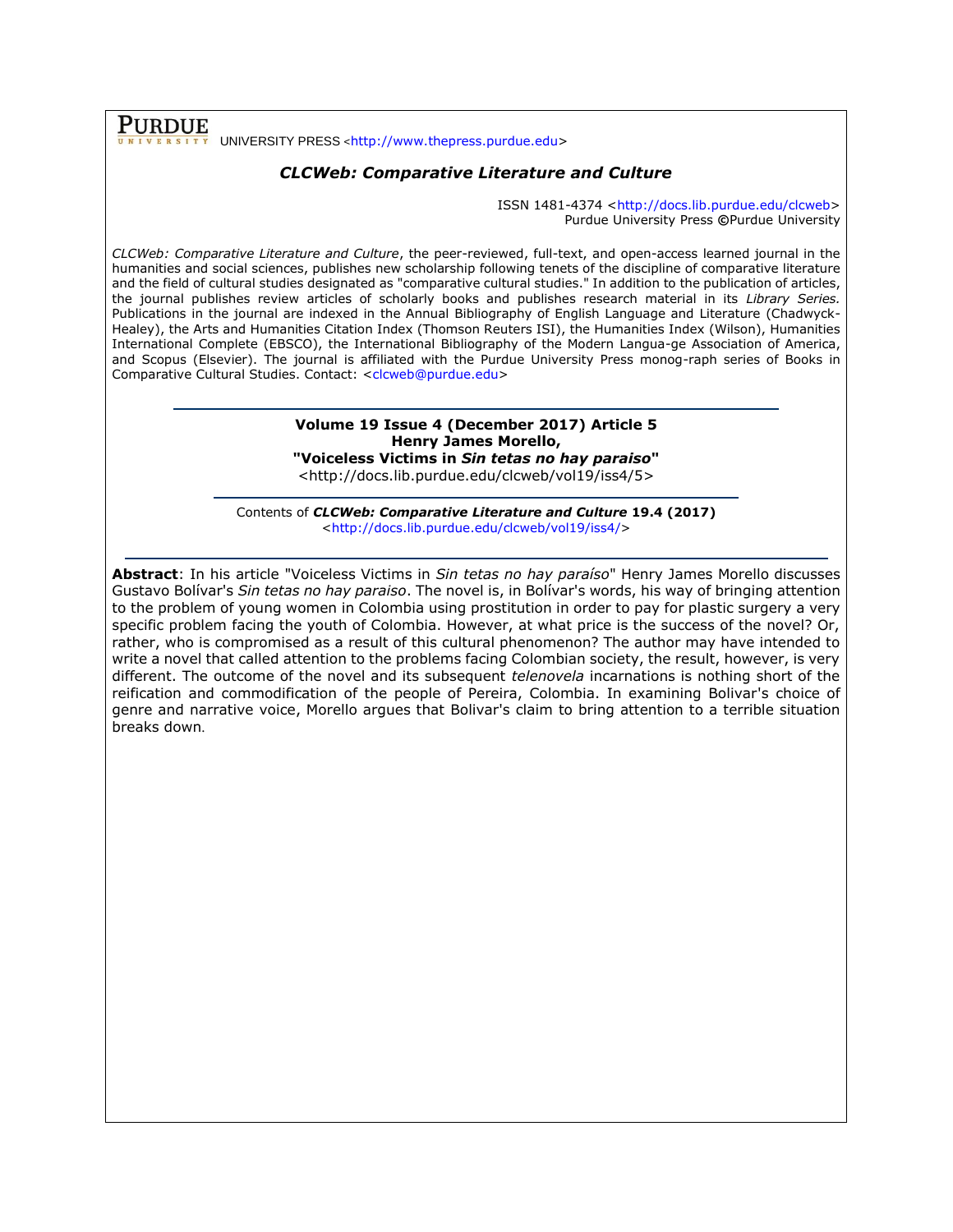#### **Henry James MORELLO**

#### **Voiceless Victims in** *Sin tetas no hay paraiso*

With the ever-increasing supply and demand of *narcocultura*, writing an ethically aware text dealing with sex trafficking, drugs, and violence is by no means an unproblematic task. As soon as one desires to write a text about the misfortunes of marginalized teens in order to make a larger audience aware of their plight, there are concomitant ethical risks involved in the endeavor. The greatest danger is dealing with sex, drugs, and violence without glorifying them. Nevertheless, the proliferation of *narcocultura* stems from the titillation of the morbid in its audiences. Yet, unless someone takes that risk, how does a story about an epidemic of human sex trafficking and unsafe body modification come to national or international awareness? I use the term epidemic to express, not only the fact that statistically speaking there is a high rate of prostitution in Colombia, but also to allude to the damage that is done to the people who are involved, often against their desires and own best interest. If one does attempt to write this story, how does one go about it? How does one portray the lives of preteens who prostitute themselves in order to pay for breast implants so that they can attract the powerful drug traffickers who dominate their home towns? Gustavo Bolívar's *Sin tetas no hay paraiso* attempts such a feat.

The novel is, in Bolívar's words, his way of bringing attention to a very specific problem facing the youth of Colombia, "I want the novel to call attention to society because it is very sad that the youth of this county do not think that education can help them at all as Catalina told me and instead people are choosing fucking narcotrafficking, the get rich scheme, that message is a lethal one" (unless indicated otherwise, all translations are mine) ("Quiero que la novela sea un llamado de atención a la sociedad, porque es muy triste que la juventud del país esté pensando que la educación no sirve para nada como me decía Catalina y esté poniendo en práctica esa herencia maldita del narcotráfico, el enriquecerse rápido y fácil; ése es un mensaje letal" [Santa Cruz quoting Gustavo Bolívar in *El Tiempo N.P.* [<http://www.tiempodehoy.com/entrevistas/gustavo-bolivar>](http://www.tiempodehoy.com/entrevistas/gustavo-bolivar)]). If his only desire were attention, then he succeeded beyond his wildest expectations in exposing the troubles faced by these girls when his novel went into its thirteenth edition and sold over 100,000 copies in its third year—and this was before it became one of the most popular telenovelas of all time, in its Colombian (Caracol), US (Telemundo), and Spanish (Telecinco) versions. The "Tetas" brand has also produced a film of the same title as well as the sequel *Sin tetas sí hay paraiso*. However, at what price comes the success of the brand? Or, rather, who is compromised as a result of this cultural and financial juggernaut? Bolívar, the producer turned author may have intended to write a novel that called attention to the problems facing Colombian society or he may have just been riding the wave of *narcocultura* that Margarita Jácome affirms has become part of the Colombian national imaginary (Jácome, Narco-novela 28). The result, however, has nothing to do with what Bolívar claims. The outcome of the novel and its subsequent film and soap opera incarnations are nothing short of the reification and commodification of the people of Pereira, Colombia, especially women who are affected negatively by society's values and, in the end, must be punished for their transgressions.

The novel *Sin tetas no hay paraiso* tells the story of Catalina, a poor Colombian girl living in Pereira, whose location between Medellín, Cali, and Bogotá makes it a perfect hub for drug cartels. In order to escape the poverty and society's pressure of what it means to be a woman, the girls of Pereira look to become the "girlfriends" of *los traquetos* (drug traffickers). The *traquetos*, however, are only looking for women who do not exist, or exist only in the pages of fashion magazines or the surgically modified women of the telenovelas. The pressure on these girls comes from both the media and lure of riches that can be theirs if they can look more like the models that are airbrushed onto the magazines. Desperate pubescent girls, such as Catalina, who is the 14-year-old daughter of a single mother (Hilda), look to plastic surgery to fulfill the fantasies of the drug traffickers.

These surgeries are financed through the sale of the girls' bodies. The girls become known as *prepagos*. The girl sells herself for a pre-set amount of time and can make more money than through traditional prostitution. Catalina leaves her boyfriend and mother and soon finds herself at the ranch of a drug trafficker, where she is put in a line-up with dozens of other girls. The *traquetos* reject her because her breasts are too small. However, one of the bodyguards promises to help her raise the money she wants for her breast augmentation. He takes her into a room, brutalizes her, and then leaves her to be gang raped. She becomes pregnant and has an abortion, but eventually achieves her goal of breast implant surgery. She has several operations and her life continues to spiral out of control until she commits suicide by asking a friend if he could set up a hit on a friend of hers who betrayed her. She tells him where the other girl will be and what she will be wearing. Catalina herself then goes to the location wearing the dress she described. There she sits, reading the Bible and waiting for the *sicarios*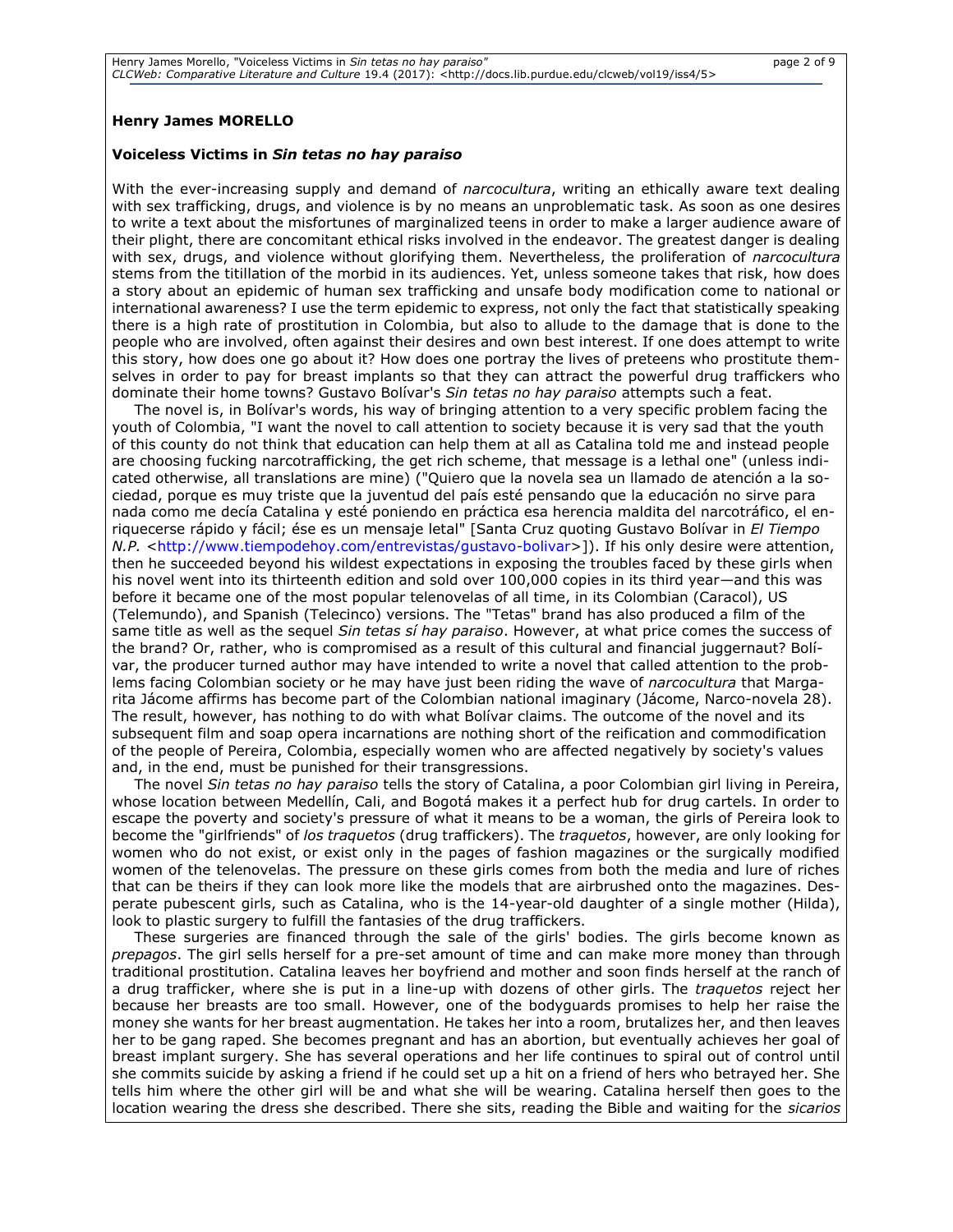(assassins), one of which grabs and shoots her. It is apparent that *Sin tetas* is a sad story that is based loosely on the girls in Pereira who had suffered similar tragedies.

As noted earlier Bolívar decides that he is the best choice to tell this story and while it is an important story to tell the novel was not conceived of as an altruistic contribution to society but as a marketing tool. "In the past few years, the televisión market has been invigorated by works such as *Sin tetas no hay paraíso*, by Gustavo Bolívar, and *El cartel de los sapos*, by Andrés López, books known for their success on television. It would be an error to believe that, despite having tens of thousands of readers, an insignificant number compared to the viewers, the works of Bolívar and López make up part of literature" ("En los últimos años, el mercado televisivo se animó con obras como *Sin tetas no hay paraíso*, de Gustavo Bolívar, y *El cartel de los sapos*, de Andrés López, libros concebidos para ser éxitos de la televisión. Sería un error creer que, a pesar de haber tenido decenas de miles de lectores, un número insignificante comparado con el de sus espectadores, las obras de Bolívar y López hacen parte de la literatura" [Collazos [<http://www.eltiempo.com/archivo/documento /AM-4893325>](http://www.eltiempo.com/archivo/documento%20/AM-4893325)]). It is clear that the story of Colombia's *prepago* prostitution is one in need of serious and sustained study, as more and more girls and young women are involved. Furthermore, fiction can be a powerful tool in addressing social problems especially since many in the lower classes, according to Bolívar's conversation with Catalina, do not see the benefits of a broken education system. Furthermore, the problem has grown beyond people trying to have their basic economic needs met to a wider sociological issue. For example, the city of Ibagué, located between Medellín and Bogotá has started offering financial assistance for aesthetic surgery to the city's employees (<http://www.elti empo.com/archivo/documento/MAM-2059817>).

To study a system in which girls feel immense pressure to get surgery and try to find escape through drug money is of global importance as the influence of narco-money has always gone way beyond the borders of Colombia. Without Bolívar's novel, the problem would not be getting the international attention that it is starting to receive from such sources as the Associated Press and National Public Radio (NPR). There are two rather remarkable reactions to the show. The first is "Breast-Obsessed TV Show a Colombian Hit" by Joshua Goodman, Associated Press writer (<http://www.sfgat e.com/cgi-bin/article. cgi?f=/n/a/2006/09/19/entertainment/e062448D66.DTL>) and the second is NPR's "Without Breasts There's No Paradise" by JJ Southerland (<http://www.npr.org/templates/story /story.php?storyId=61 [11649>](http://www.npr.org/templates/story%20/story.php?storyId=61%2011649)). However, by even reading the news related stories regarding the novel and telenovelas, one can see that there is already a problem with the type of attention the events in Colombia are getting: there is a disconnect between the tragedy that is destroying lives and their fictional account. In the NPR story, J. J. Southerland describes the plot of the anticipated telenovela, "To make a long story short, she gets breast enlargement surgery, becomes disillusioned and commits suicide" (<http://www.npr.org /templates/story/story.php?storyId=6111649>). Southerland wraps the story up with, "I'm eagerly anticipating the American version of the show" (<http://www.npr.org/templates/story/story.php?storyId [=6111649>](http://www.npr.org/templates/story/story.php?storyId%20=6111649)). This is what has come of Bolívar's aspiration for a socially conscious novel: a desire for more, a global brand. For Southerland, the story is exotic and sexy. *Sin tetas* successfully Orientalized and commodified the women and their plight. The NPR and Associated Press writers do not claim that they want the terrible situation to stop, quite the opposite, they want more.

One of the issues that makes the situation problematic for Bolívar is that there are considerations that he does not address, or perhaps cannot address in the fictional novel genre, or to be more specific, the pop genre. According to Melissa Fitch, pop "elements tend to tap into collective concerns of any imagined community that is, in fact, a nation, or region, reflecting the common interests related to quotidian issues of life, love, death, family, and employment (*Side* loc. 457). *Narconovelas*, and more specifically *Sin tetas*, register all of these daily aspects of Colombian interests. An additional problem, however, is that whereas, again according to Fitch, scholars, in the past, have dismissed or outright ignored popular culture, now critics see popular culture "everything from soap operas to Harlequin Romances [as] biting social commentary" (*Side* loc. 463). In other words, Bolivar's work, as well as many other pop-culture artifacts, go ignored or unchallenged. *Narconovelas*, more specifically, "are high selling works with hints of fiction infused with the figures of the cartel head or the traffickers, their assassins, and their lovers at the center of the narration and that, according to some booksellers and cultural critics, is characterized by a focus on sensationalism, the use of the vernacular, and a short shelf life despite commercial success; in a word the pop or instant book" ("obras de grandes ventas con tintes de ficción que instauran al capo o traqueto, sus sicarios y sus amantes en el centro de la narración y que, según algunos libreros y críticos del círculo cultural, se caracterizan por la preeminencia de la anécdota sensacionalista, el descuido en el uso del lenguaje y una vida corta en las estanterías después de un fugaz éxito comercial; en una palabra, los llamados *libros de ocasión* o *instant book*" [Jácome, "¿Narco-novela" [37]). The target audience becomes even more apparent when Bolívar's novel is turned into a soap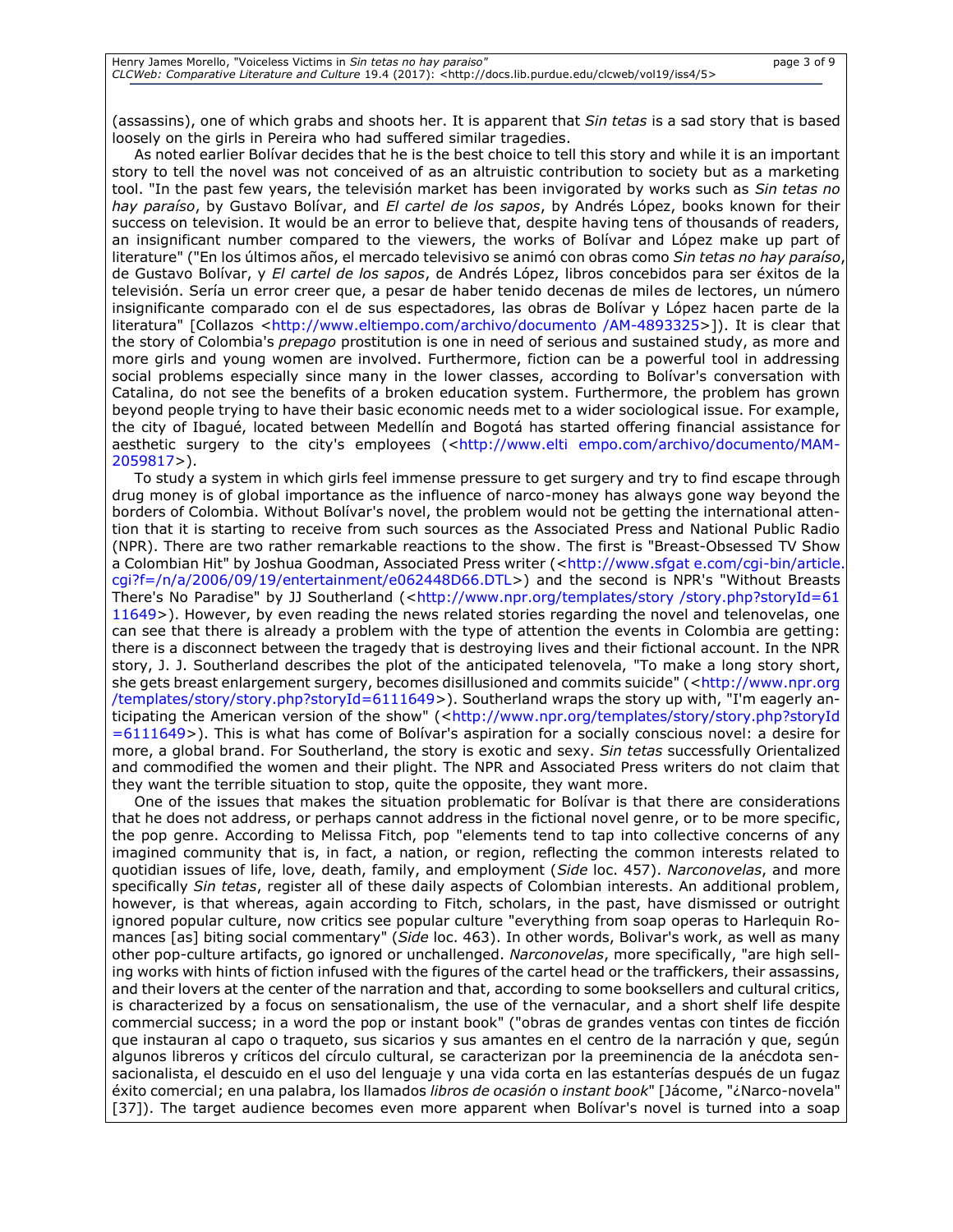opera, which are not the most efficacious venues for dealing with human rights issues, and since the novel deals with a problem that the state is not simply ignoring, but is in fact perpetuating, this abuse becomes a human rights story. Because this is a human rights issue there are a host of ethical concerns that must be addressed. One of the primary ethical questions is how one tells a story that is not one's own while respecting the various stake holders. Bolívar makes claims of attempting to document the plight of these girls, when he uses the "based on real events" trope, he makes a pact with the audience to represent the victims in an ethically responsible manner. The question is, then, does this novel respect the dignity of the victims, or are the girls being abused all over again by Bolívar's novel, the telenovelas, and movies? Is the reader, in turn, able to empathize with the characters? The quick answer is no; although the novel increases the awareness of these girls, it does not respect the victims and it does not create a situation in which the reader can connect with them on an empathetic level.

A collective approach such as the one taken by Alonso Salazar in *No nacimos pa' semilla: La cultra de las bandas juveniles en Medellín*, which included the voices of the stake holders offers a counter example to ethically problematic *Sin tetas*. In her article "*Nombrar la violencia desde el anonimato: relatos testimoniales en contextos de miedo*," María Helena Rueda speaks to the importance of the voices of those affected by violence in *No nacimos pa' semilla* and *Las mujeres de la guerra* by Patricia Lara and how important it is to identify with the pain of others. "This identification with the pain of the other, the basis for ethics in Emmanuel Levinas, signals the emergence of a sense of community, more profound than individual identity - defined in terms of ideological orientation, be it civil or military' ("Esta identificación con el dolor del otro, que está en la base de la concepción de la ética en Emmanuel Levinas, señala el surgimiento de un sentido de comunidad, más allá de las identidades individuales – definidas en términos de orientación ideológica, ser civil o ser militar" [237]). There is no such opportunity allowed by *Sin tetas* to identify with the pain of the stakeholders and there is no sense of an ethical community being developed here. The girls and women of Pereira are kept in a position as an object of desire and are denied the possibility of to be active subjects. In fact, they are doubly commodified as their bodies are sold as objects to the *traquetos* in Colombia and it is this act which becomes the basis for their commodification as characters in a novel.

The novel has led to other ways in which these girls are being offered up as cultural objects for international consumption and viewing pleasure, as three separate soap operas, a feature film, and sequels to the original telenovela have already been produced. This move from text to screen was not at all accidental and therefore needs some investigation.

Today certain publishing houses, such as Oveja Negra for example, specialize in books that deal with contemporary and often scandalous themes so as to assure instant profits. José Vicente Kataraín, editor of Oveja Negra, is said to have invented a new genre of "audiovisual books" or rather text written for the purpose of being converted into television shows, with the aim of assuring in a very public way to be more rentable. *Sin tetas no hay paraíso* by Bolivar is precisely the thing that Kataraín described as 'the inaugural audiovisual book'. ("El libro" 108), whose model has been repeated in *La muñecas de la mafia* by Andrés López, and now they hope to achieve the same with the recent bestseller called *Diario de una prepago adolescente*, which has been edited by Catarina Boham.

(Hoy en día ciertas editoriales, como Oveja Negra por ejemplo, se especializan más en libros que tratan de temas contemporáneos y muchas veces escandalosos, ya que ellos les aseguran ganancias instantáneas. José Vicente Kataraín, editor de Oveja Negra, dice haber inventado un nuevo género de "libros audiovisuales", o sea textos escritos directamente para ser convertidos en series de televisión, con el propósito de asegurar de tal manera más público (sic) y ser más rentables. *Sin tetas no hay paraíso* de Bolívar es precisamente lo que Kataraín describió como "el libro inaugural de los audiovisuales" ("El libro" 108), cuyo modelo ha sido repetido con *Las muñecas de la mafia* de Andrés López López y ahora se espera lograrlo con el reciente bestseller llamado *Diario de una prepago adolescente*, que ha sido editado por Catarina Boham. [Bialowas Pobutsky [<http://pendientedemigracion.ucm.es/info/especulo/unmero46/delei tar.html>](http://pendientedemigracion.ucm.es/info/especulo/unmero46/delei%20%20tar.html)])

Although, the goal here is to focus on the *narconovela,* as it is nothing more than a precursor to the visual iterations of the story, there needs to be some discussion of the *telenovelas* as a way of examining the reception of the novel. We can see how producers, writers, and directors read the novel by looking at the adaptations. Perhaps the most interesting in terms of how it represents the novel, is the Telemundo version that aired in 2008-9. The credit sequence makes clear that women's bodies are something to be mapped out and divided up according to the desires of men and the marketplace. It opens on the back of a naked woman. Black ink spreads across her skin. It only takes a fraction of a second to realize that it is the black outline of a map that is drawn and redrawn as the camera moves over her body. The first words that appear on her flesh are "*Telemundo presenta*." White "targets" then appear on her skin. The targets look like the marking for cities on a map that explode into concentric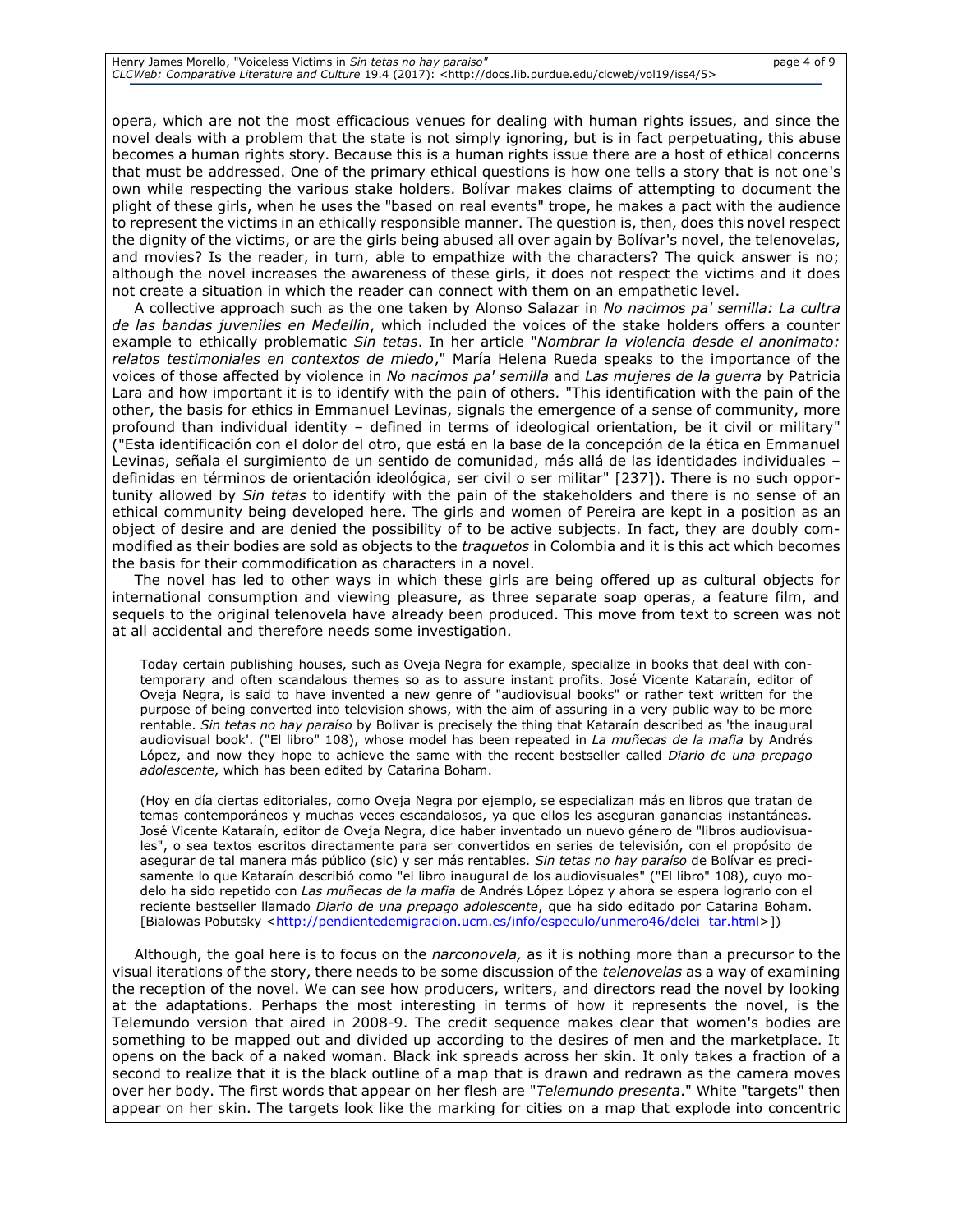circles on her body. As she writhes on an operating table the map moves across her body showing locations such as Colombia, Mexico, and the United States in black and names, mostly men's names, appear on her body in white. These lines and names have three significations: they are clearly a map, but at the same time they are reminiscent of the lines a plastic surgeon might draw on the body, and finally they show ownership of the body. Not only is the Colombian woman's body being mapped in this sequence, but it is also being divided up for consumption. While the audience is allowed to dissect her body from every angle with the help of the spreading map, there is a song that accompanies the visual that attempts to create a dialogue regarding plastic surgery. It is a duet in which the male sings that he likes the woman the way she is and that should not change. The woman responds by saying she wants money to get larger breasts so she can get out of this place. It is the woman that gets the last word, however, as she exclaims, "Without them there really is no paradise." ("*Sin ellas no hay paraíso, de verdad*!" [Las K-narias Song for Opening Credits]). What is of interest here is how the producers of the television program were reading the novel. From the above described sequence, they have clearly not read the novel as an ethical project meant to improve the lives of the girls drawn into this lifestyle. It is a money-making venture that employs the worst tropes of the telenovela playbook. The most desirable actors and actresses are used to entice an audience into a world of prostitution and drugs.

One of the keys failure in *Sin tetas*, as I mentioned earlier, is empathy, which is lacking throughout the novel. Again, the novel does not connect with the stakeholders and, in turn, the readers are denied the possibility of empathy with the women who feel that body modification and *traquetos* are their only way out of their economic situation.

Catalina wanted to get into the sordid world of being a sexual slave to the narco-trafficker, not because she wanted to enjoy the pleasures of sex, because among other things although she was a virgin and couldn't even imagine what it would be like to feel a man on top of her, but because she could not stand her friends from the block strutting around every day with new clothes, shoes, watches, and perfumes, that their houses were the prettiest in the neighborhood and that stored in their garages were new motorcycles. The envy ate at her heart and caused anguish and worry.

(Catalina quería ingresar al sórdido mundo de las esclavas sexuales de los narcotraficantes, no tanto porque quisiera disfrutar de los deleites del sexo, porque entre otras cosas aún era virgen y ni siquiera imaginaba lo que podría llegar a sentir con un hombre encima, sino porque no soportaba que sus amigas de la cuadra se pavonearan a diario con distinta ropa, zapatos, relojes y perfumes, que sus casas fueran más bonitas del barrio y que albergaran en sus garajes una moto nueva. La envidia le carcomía el corazón y le causaba angustia y preocupación [8]).

The reader cannot begin to understand the women's tragedy if they are unable to hear the traumas firsthand, in their own words. From the opening line, the novel describes women whose happiness and worth is directly correlated to the status of the drug trafficker they can attract through breast size and other body modifications. "Catalina never imagined that her prosperity and happiness of the girls of her generation were at the mercy of her bra size." ("Catalina nunca imaginó que la prosperidad y la felicidad de las niñas de su generación quedaban supeditas a la talla de su brasier" [Bolívar [7]). Instantly, the novel sexualizes women and turns them into fetishized commodities. The novel, and the opening of the telenovela, dissect the female figure, offering it up for the reader's pleasure while simultaneously eliminating her as a thoughtful being. In fact, it is the omniscient male narrator that tells the reader what the girl imagines and thinks. Instead of the text leading a fight against dangerous body modification for the pleasure of the narco-traffickers that Bolívar claims, it is a recycling of those bodies for continued consumption. Perhaps the only way for Bolívar to have participated in a project of resistance and of emancipation would have been for him to subjugate his own subject position in favor of others. In other words, it would have taken honest empathy, a sort of border crossing, in order for him to recognize the victims as subjects in their own right.

The following list of toys that the *traquetos* parade in front of the girls is a typical move by Bolívar, who seems to scoff at the desire of their ownership, but does not understand the type of draw this might have on people who are constantly on the outside looking in:

The opulence: trips in helicopters to certain estates, overblown week long parties, Versace or Luis Vuitton bags of 5 million pesos, diamond encrusted watches, platinum rings, plastic surgery the length and breadth of the body that would cost more than the car we traveled in and in the end the physical and pure extravagance that underlined the sin: Men lighting cigarettes with hundred dollar bills, trays of pure coke in the eight bathrooms of the estate, two million dollar horses, landing strips, satellite telephones, planes chockfull of dollars shitting sacks of bills into the sea, gigantic yachts cutting through the oceans in the middle of the scandalous parties.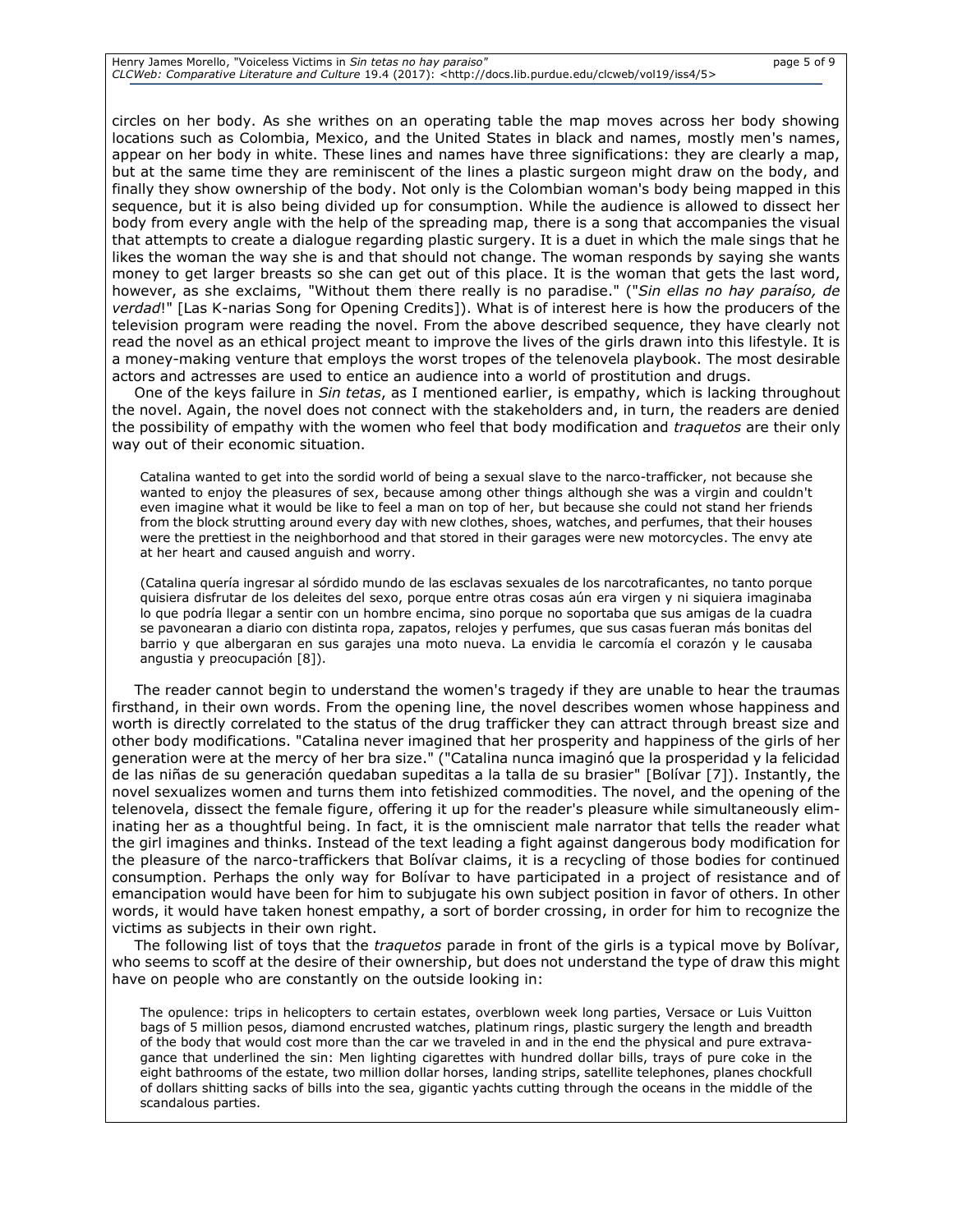(la opulencia: viajes en helicóptero a ciertas fincas, fiestas de una semana a todo full, bolsos Versace o Luis Vuittón de 5 millones de pesos, relojes con diamantes, anillos de platino, operaciones a lo largo y ancho de su cuerpo que en total podían costar más que el carro donde viajábamos y en fin el físico y puro derroche fantástico que rayaba el pecado: Hombres prendiendo cigarrillos con billetes de cien dólares, bandejadas de cocaína pura en los ocho baños de la finca, caballos de dos millones de dólares, pistas para avionetas, radioteléfonos satelitales, avionetas repletas de dólares cagando costalados de billetes en el mar, yates descomunales surcando el océano en medio de fiestas escandalosas [etcétera] [127]).

This rapid fire collection of opulence creates two problems when not contextualized by someone who has experienced having this lifestyle used as bait. The first problem is that for the women who have immersed themselves in this lifestyle; it is not real, it is just an illusion, something that is flashed before them, but that they can never truly attain. Bolívar hints at that dynamic with Catalina's death, but the direct testimony of a woman who had survived the torments, the rapes, the threats, and the beatings would be a constant reminder that the luxurious lifestyle for her was pure spectacle. The second problem, which would most likely be ameliorated by the direct address of a survivor, is one of desire. For the women of Pereira, who live a life of grinding poverty with little hope of escape, the cornucopia of material goods far outweighs the prospects of ultimate failure which only comes at the end of the novel and could be considered avoidable. To have the women's voices telling the story would be a persistent reminder of the actual pain suffered. Authentic voices better represent the women and the problems facing them. Hermann Herlinghaus's analysis of *No nacimos pa' semilla* speaks perfectly to that which is lacking in Bolívar's project. "In the case of authorship which is, we might say, an artistically restrained one, the writer has set out from an elementary ethics of narration. His driving force has been neither a striving for adequacy of representations when he deals with marginal adolescents nor a search for literary distinction, but instead the possibility of making voices speak that already carry the burden of the utmost stigmatization" (Herlinghaus, *Violence* 108). In spite of Bolívar's comments which indicate that he felt an ethical pull toward telling the story, instead of operating from a fundamental ethical position that puts the women at the center of their own stories, he begins with the proposition that he is the one who has to speak for them as though they were objects. It is precisely this appropriative approach which brings us to the problem of narrative voice in the novel.

The women's voices are both subordinated and sublimated when the form chosen is that of a fictional novel narrated by an omniscient male voice. The women's voices are seen as in some way substandard or, it can be inferred through the choice of narrator, that their direct testimony would make an inferior project. Their voices need to be supplanted by one of authority and thereby improved upon. The omniscient narrator of the story is hidden through the first twelve chapters and lulls the reader into a sense that the storyteller is outside of the narrative, giving him messianic presence. A look at how the narrator describes the decision-making process of Catalina as she resolves to get breast implants gives us a glance into his mindset: "Without thinking twice and convinced of the necessity of increasing her bust, Catalina decided, from this day on, with rigorous vanity and religious patience, to get the money to implant a pair of silicone that would fit in the hand of no man." ("Sin pensarlo dos veces y convencida de la necesidad de aumentar su busto, Catalina se propuso, desde ese mismo día, con rigurosa vanidad y religiosa paciencia, conseguir el dinero para mandarse a implantar un par de prótesis de silicona capaces de no caber en la mano de ningún hombre" [Bolívar [9]). A closer look at this sentence reveals a number of ways in which the narrator conceives the object of his narration, and reveals how the author sees the girls about whom he is writing. The sentence begins with the fact that she does not think and that some undefined outside source has convinced her of the necessity of surgery. Furthermore, her vanity is rigorous, harsh, or even severe. While from the outside this may seem to be the case, it seems implausible that these girls would conceive of themselves in that way. What is even more telling about this sentence is that in the end it all comes back to what the male narrator thinks. She wants "silicone implants that would not fit in the hand of any man."

The narrator appears as a character in chapter thirteen, "I am the one that narrates" ("*El que les narra soy yo*"). The narrator is Octavio, a politician who confesses to the reader that he has no morals. He claims that the only person he has not cheated was his mother and not because she gave birth to him, but because she didn't have anything of value. Lastly, in his confession, the reader is told, "For this reason, do not confuse my pontificating about morals and the problems of the country with a tone of saintliness and solemnity, I only want votes." ("Por eso, no se confundan al escucharme pontificar sobre la moral y los problemas del país con un tono que raya en la santidad y la solemnidad, solo quiero sus votos" [Bolívar [126]). In essence, the author is disrupting the narrative flow and, perhaps in a selfreflexive gesture, points at the flaws in the novel. In the narrator's confession, there seems to be a hint at an authorial confession—a larger, though somewhat closeted, admission of the appropriation of voice.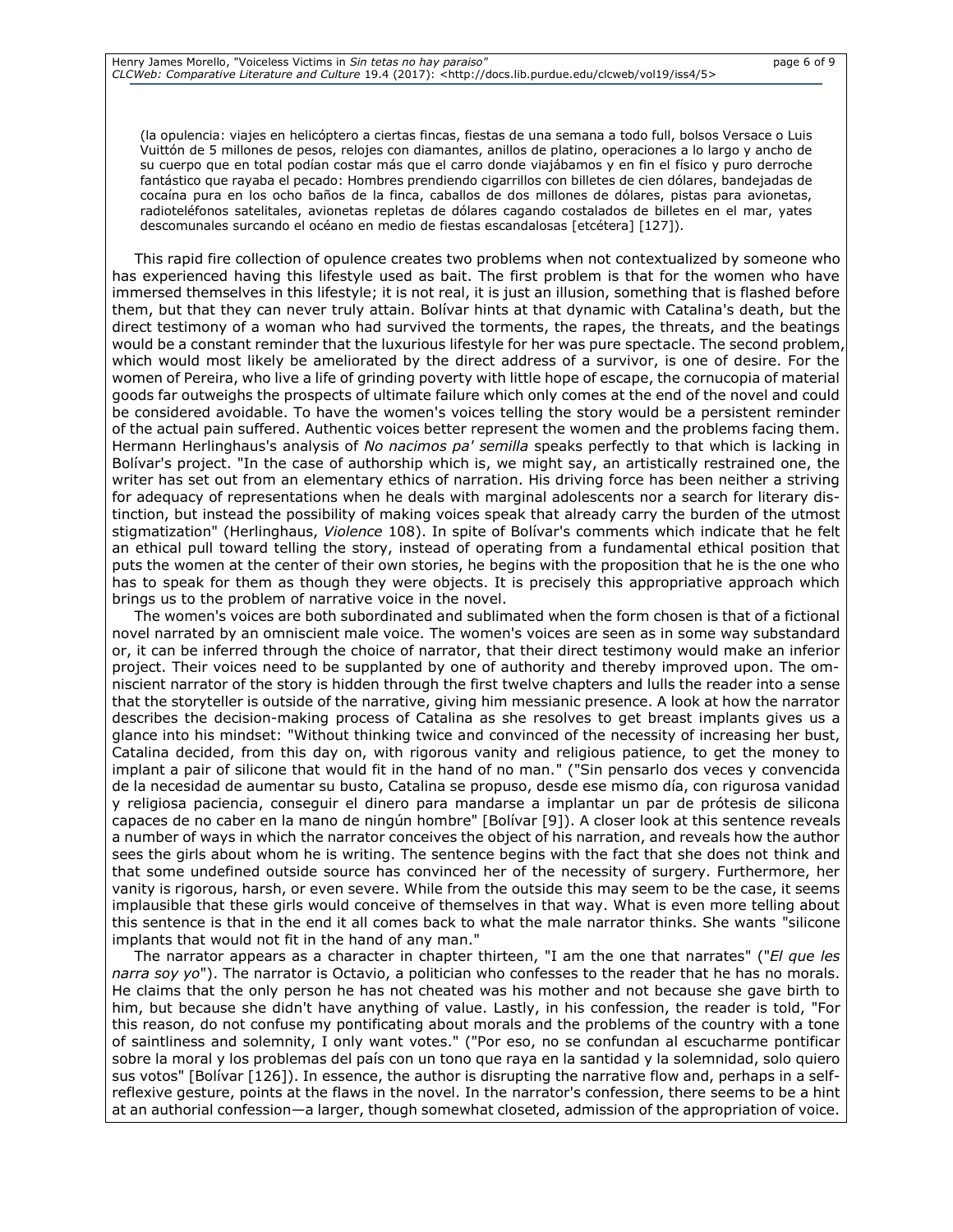# Henry James Morello, "Voiceless Victims in *Sin tetas no hay paraiso"* page 7 of 9 *CLCWeb: Comparative Literature and Culture* 19.4 (2017): <http://docs.lib.purdue.edu/clcweb/vol19/iss4/5>

The reader is admonished to look for the real motivation behind what the narrator says because, after all, he is only looking for votes. What then does the author want when he writes *Sin tetas no hay paraiso*? Should we, as readers, understand this passage to say, do not confuse my moral pontificating with my desire to sell novels? Furthermore, it is this flawed minor character that controls the women, not only in a corporeal sense, but also in terms of language and their lack of access thereof. He knows the most intimate thoughts, hopes, and dreams of the women in the novel, especially those of Catalina. In the last chapter before the epilogue, Ocatvio explains how he got the story during a three hour interview with Catalina: "As her bus was to leave three hours later and as she knew that I was a businessman, she proposed to tell me her story so that I could write a book about her life and I would make a buck. I accepted." ("Como su bus salía tres horas más tarde y como ella sabía que yo era un hombre de negocios, me propuso contarme la historia par que escribiera un libro sobre su vida y me ganara una platica. Acepté" [Bolívar [207]]. Ocatvio, as narrator, makes the claim that Catalina is the one who offers up her story. He also describes how she tells her story including the mood and texture of her discourse: "It was three hours of fluid, sincere, crude, and painful conversation. It was like listening to the agonizing last words of the dying, letting a few threads of blood escape in the corners of her mouth and the full sun in her eyes." ("Fuera tres horas de charla fluidasincera, cruda, penosa. "Fueron tres horas de charla fluida, sincera, cruda, penosa. Era com, o escuchar a un moribundo agonizando, dejando escapar un par de hilillos de sangre por los costados de la boca y el sol pleno sobre sus ojos" [Bolívar [207-8]). Interestingly enough, it is a mood that Bolívar could not replicate in the novel. Even after Catalina's rape, the infection caused by her implants, the death of her brother, and even her suicide, there is no sense of agony in the text. For the bulk of the novel, Catalina and her friends are happy with the lives they have chosen. She seems blissfully oblivious to what is happening to her.

Another example of the patriarchal narrator comes in the chapter titled "The End of the Flower" ("*El final de la flor*"). This chapter describes the brutal way in which this fourteen year old girl loses her virginity to an AK 47-toting bodyguard nicknamed "Horse." The narrator describes the rape in detail, along with the pain experienced by Catalina and what she thinks about in order to escape the mental and physical pain. The narration of Catalina's rape takes on eroticized and voyeuristic qualities. The readers are placed in the unfortunate position, which Diana Taylor points out in *Disappearing Acts,* "'of just watching'—a position often associated with voyeurism and morbidness, even disempowerment" (141). She goes on to point out that, "even the best intentioned and politically necessary reports on torture can be both perversely titillating and disempowering" (Taylor 141). If reports on human rights violations run this risk, then a novel with a photo of an attractive naked woman on the cover clearly has no chance but to be nearly pornographic in its depiction of the rape. The eroticizing of abuse is not an easy problem to address, and writers and playwrights have struggled with how to represent these acts that they feel need to be represented without simply repeating them. Unfortunately, the depiction of Catalina's rape, and even the title of chapter, "The End of the Flower" serve to undo any rationalization for writing the novel as an ethical counterpoint to the violence and subjugation these women experience.

Although the narrative voice in the novel creates an atmosphere of male domination, it is the end of the story that endeavors to prove most instructive. Here the narrator recounts how Catalina looked the last time he saw her and how she told him of how she was going to kill herself. The novel dramatizes just how far Catalina has fallen and there is a hint at the fatal flaw that brings her to this place. It is designed along the lines of an Aristotelian tragedy in that it reads as though there is supposed to be a cathartic moment for the reader. In the middle of these imagery laden descriptions of her emotional and physical state, a pitiful Catalina unburdens herself in front of a witness, Octavio, the narrator. She asks that he write her story, and then she plans and executes a rather impractical and farfetched suicide that is, nevertheless, dramatic. However, there are some oddities in the conclusion of the novel that need to be considered. After Catalina shares her story with Octavio, she has a pleasant and peaceful night's sleep. She does have occasional bouts of anger, but not toward the failed education system, the society that pressures women into this sort of modification, or the men that raped and abused her, but for another girl, Yesica who is in the same situation as her. Her anger with Yesica is over an old but rich man. Nevertheless, a calm comes over her as she carries out her plan to kill herself. None of the emotions that Catalina experiences seem the least bit plausible and at no time is there a connection that a collective project would have allowed the possibility for empathy.

The image of her death also needs to be examined further. She is in a café reading the Bible. Her demeanor is calm, she offers no resistance when the assassin grabs her, and she smiles as she lie dying. In the *Caracol* and *Telemundo* versions of the story, although she is supposed to be ill, she is beautiful. "The police tried to resuscitate her with CPR but the woman let out her last breath, more of satisfaction than of death and she succumbed." ("Los policías trataron de reanimarla con masajes cardiacos, pero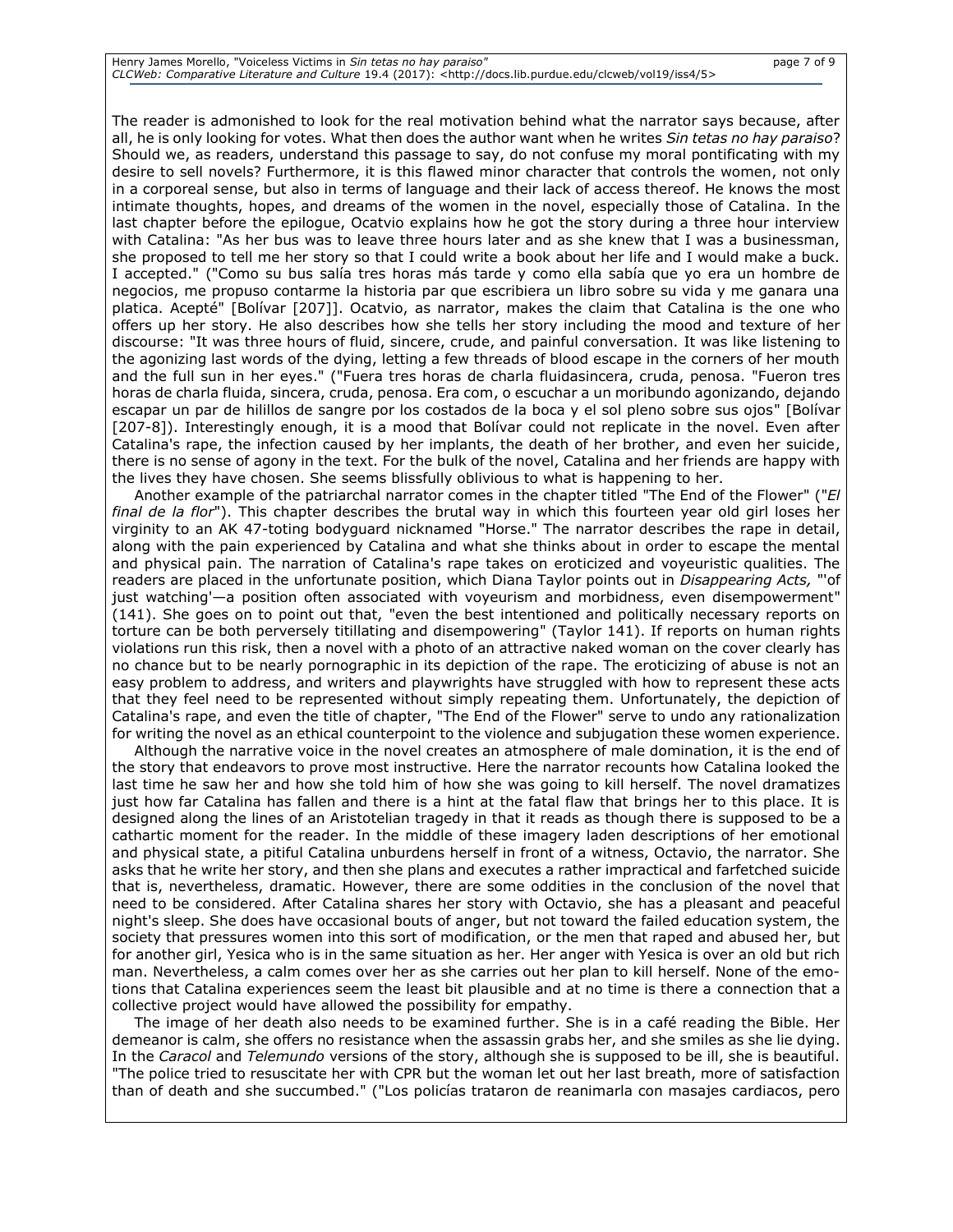| Henry James Morello, "Voiceless Victims in Sin tetas no hay paraiso"                                                           | page 8 of 9 |
|--------------------------------------------------------------------------------------------------------------------------------|-------------|
| CLCWeb: Comparative Literature and Culture 19.4 (2017): <http: 5="" clcweb="" docs.lib.purdue.edu="" iss4="" vol19=""></http:> |             |

la mujer soltó un último suspiro, más de satisfacción que de muerte y sucumbió" [Bolívar [214]). Catalina dies peacefully and with a certain amount of satisfaction. One could question the object of her satisfaction; however, it seems to further the idea that the lifestyle that Catalina got involved with is somehow worth all of the traumas she suffered. In the epilogue, the reader learns the fate of several of the characters, including what happens to Catalina's mother and her now ex-boyfriend, Albeiro. Around the time of Catalina's death, her mother has a daughter with Albeiro whom they baptize with the name Catalina in honor of the girl they think has only run off again. This reincarnation of Catalina seems to also undermine the message of the novel, and of course, establishes the foundation for the sequel. Catalina's death is a satisfying moment for her and perhaps we can see it as relief as well, but the rebirth of Catalina gives the reader a happy ending; a happy ending that Bolívar tries once again to subvert in the final paragraph.

During the visit to the Faroe Islands I heard a colleague say that his daughter of 16, who was finishing her high school degree, had asked for silicone breast implants as a graduation present. The girl's request didn't surprise me too much because at the end of the day the narcos, the vanity and the media have created, for almost all women, the need to obtain a busty figure. The part that surprised me was the father's response, "I have to get them for her because if not, who would put up with her." At the root of my friend's response and Catalina's drama is the obsession that these girls have to get a hold of the five million pesos that the tits cost and for this reason I think that the best business in the world is not a politician, nor a public position with a huge budget, nor a trafficker of drugs, animals, crocodile skins, or women. The best business is vanity and for this very reason I am going to buy myself a plastic surgeon's license and I am going to start a beauty clinic for which I already have a tentative name: "Tits Factory".

(Durante el viaje a Islas Faroe le escuché decir a un colega, que su hija de 16 años, que estaba terminando el bachillerato, le había pedido como regalo de grado el implante de silicona en los senos. No me sorprendió tanto la petición de la niña porque al fin y al cabo los narcos, la vanidad y los medios de comunicación y les han creado, a casi todas la mujeres, la necesidad de obtener una figura protuberante. Lo que en verdad me sorprendió fue la respuesta que me entregó el papá: "Tendré que regalárselas porque si no, quién se la aguanta." A raíz de la respuesta de mi amigo y del drama de Catalina que refleja la obsesión que tienen estas niñas para conseguir los cinco millones de pesos que cuestan unas tetas, he pensado que el mejor negocio del mundo no es la política ni un cargo público con alto presupuesto, ni el tráfico de drogas, animales, pieles de cocodrilos o mujeres. El mejor negocio es la vanidad, por eso voy a comprarme un diploma de cirujano plástico y voy a montar una clínica de estética para la que ya tengo un nombre tentativo: "Tetas Factory" [221-2]).

This paragraph seems to be in dialogue with the final words written by Catalina in the last chapter of the novel. Before she dies, she had underlined Luke 23:43: "Jesus answered him, 'I tell you the truth, today you will be with me in paradise.'" In the margin next to this passage, Catalina writes, "Pure bullshit, without tits there is no paradise." ("Pura mierda, sin tetas no hay paraíso" [215]). She concludes that the only time she had the slightest chance at reaching paradise is when she had the implants and that she still believes that getting the implants was still a sound choice for her. We get the idea that if she had to do it all over again, she would follow the same path.

#### **Works Cited**

- Bialowas Pobutsky, Aldona. "Deleitar denunciando: La narco telenovela de Gustavo Bolívar 'Sin tetas no hay paraíso' marca el pulso de la sociedad colombiana" ("Denouncing Pleasure: The narco telenovela of Gustavo Bolivar Without Tits there is no Paradise marks the pulse of Colombian Society"). *Espéculo. Revista de estudios litera-*rios (2010): 48: [<http://pendientedemigracion.ucm.es/info/especulo/numero46/deleitar.html>](http://pendientedemigracion.ucm.es/info/especulo/numero46/deleitar.html).
- Bolivar, Gustavo, creator. *Sin senos no hay paraiso*. (Without Breasts there is no Paradise). Telemundo Studios, 2008.
- Bolívar Moreno, Gustavo. *Sin tetas no hay paraíso* (Without Tits there is no Paradise Bogotá). Colombia: Quintero Editores. 2005.
- Collazos, Óscar. "La 'sicaresca' colombiana" ("The Colombian Assassin Novel"). *El tiempo*. (2011): [<http://www.el](http://www.eltiempo.com/archivo/documento/MAM-4893325)[tiempo.com/archivo/documento/MAM-4893325>](http://www.eltiempo.com/archivo/documento/MAM-4893325).

Fitch, Melissa A. "Side Dishes: Latin American Women, Sex, and Cultural Production." New Brunswick, New Jersey: Rutgers UP. 2009.

González, Luis Eduardo. "Plan de Liposucciones En Alcaldía De Ibagué" ("Liposuction Plan in the Town of Ibagué"). *El Tiempo.* NP. (2006): [<http://www.eltiempo.com/archivo/documento/MAM-2059817>](http://www.eltiempo.com/archivo/documento/MAM-2059817).

- Goodman, Joshua. "Breast Obsessed TV Show a Colombian Hit." Associated Press. (2006): [<http://www.jerzee](http://www.jerzeedevil.com/threads/breast-obsessed-tv-show-a-colombian-hit.11852/)[devil.com/threads/breast-obsessed-tv-show-a-colombian-hit.11852/>](http://www.jerzeedevil.com/threads/breast-obsessed-tv-show-a-colombian-hit.11852/).
- Hax, Andres. "Colombian Conglomerate Norma Shutters Adult Trade Division to Focus on Education." *Publishing*  Perspectives (2011): [<http://publishingperspectives.com/2011/11/columbian-norma-shutters-adult-trade-fo](http://publishingperspectives.com/2011/11/columbian-norma-shutters-adult-trade-focus-education/)[cus-education/>](http://publishingperspectives.com/2011/11/columbian-norma-shutters-adult-trade-focus-education/).